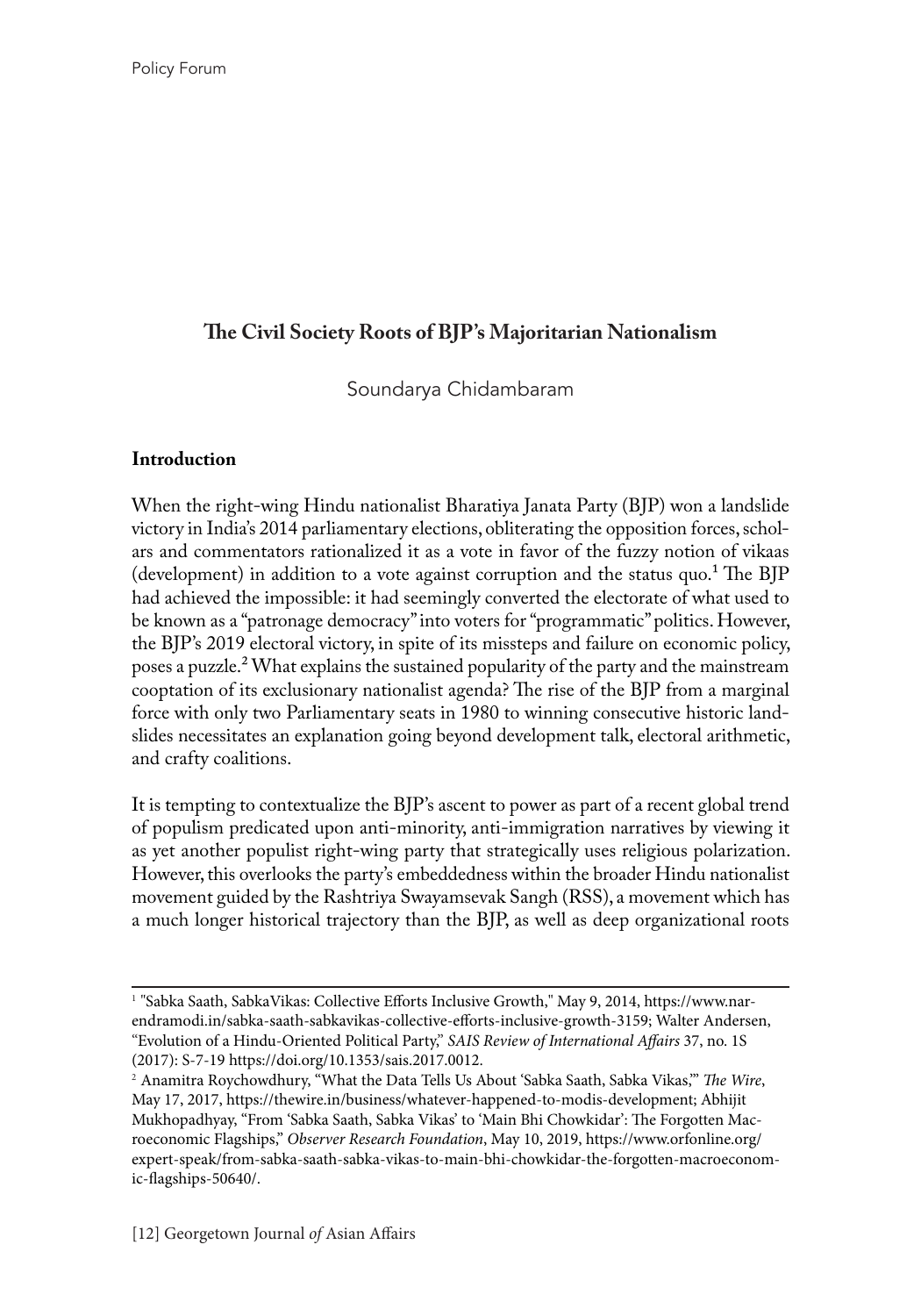#### in civil society.3

The RSS movement envisions nationhood based on religion and includes an extensive network of grassroots organizations that reinforce the idea of majoritarian nationalism amongst varied constituencies through non-electoral appeals.<sup>4</sup> Most studies correctly trace the origins of the political ideology of Hindutva to the founding of the RSS in 1925. However, the post-independence narrative tends to focus on the electoral fortunes of the Jana Sangh (the earlier incarnation of the BJP) and then the BJP since 1980, while ignoring the steady mobilization of the electorate by the RSS's constituent organizations. Looking at the BJP and its connection to this well-resourced movement is, therefore, essential to understanding how the BJP has steadily increased its presence and legitimized its image in civil society spaces.

Throughout the checkered journey of the BJP from 1980 until 2014, its relationship with the Sangh has remained constant, with the latter providing a continuous stream of ideologues to become party staffers who take over leadership positions.<sup>5</sup> It is commonly acknowledged that the RSS, usually distanced from electoral affairs, threw its organizational weight behind Narendra Modi's 2014 campaign for prime minister, enabling it to out-compete other political parties that could not match the grassroots mobilization efforts driven by the RSS's network of affiliated organizations and cadres.<sup>6</sup> Thus, the 2019 election results become less surprising when we consider this underlying political and resource support. In fact, the government's policy decisions after coming to office in May 2019, such as the abrogation of Kashmir's special status and criminalization of instant divorce for Muslims, have been in line with the core ideological agenda of the RSS-led Hindu nationalist movement.

While BJP's new citizenship amendment laws, which use religion as a criterion to grant refugee status, have become the focal point of country-wide protests, it is clear the evolution of a majoritarian discourse on citizenship has been a long time in the making

<sup>3</sup> Amrita Basu, *Violent Conjunctures in Democratic India* (Cambridge: Cambridge University Press, 2015); Amrita Basu, "The Dialectics of Hindu Nationalism," in *The Success of India's Democracy* (Cambridge: Cambridge University Press, 2001): 163–89.

<sup>4</sup> Suhas Palshikar, "The BJP and Hindu Nationalism: Centrist Politics and Majoritarian Impulses," *South Asia: Journal of South Asian Studies* 38, no.4 (2015): 719–35; Jean A. Curran, "The RSS: Militant Hinduism," *Far Eastern Survey* 19 vol.10 (1950): 93–98.

 $^5$  Neelam Pandey and Shanker Arnimesh, "RSS in Modi Govt in Numbers  $-$  3 of 4 Ministers Are Rooted in the Sangh," *ThePrint*, January 27, 2020, https://theprint.in/politics/rss-in-modi-govt-innumbers-3-of-4-ministers-are-rooted-in-the-sangh/353942/.

<sup>6</sup> Piyush Srivastava, "RSS Campaigns for Modi in UP to Ensure Maximum Lok Sabha Seats," *India Today*, April 5, 2014, https://www.indiatoday.in/elections/highlights/story/rss-narendra-modi-2014 lok-sabha-polls-uttar-pradesh-hindu-year-187717-2014-04-05; R. Jagannathan,"How the RSS Is Heavily Invested in Elections 2014 and Modi," Firstpost, March 24, 2014, https://www.firstpost.com/ election-diary/how-the-rss-is-heavily-invested-in-elections-2014-and-modi-1448357.html.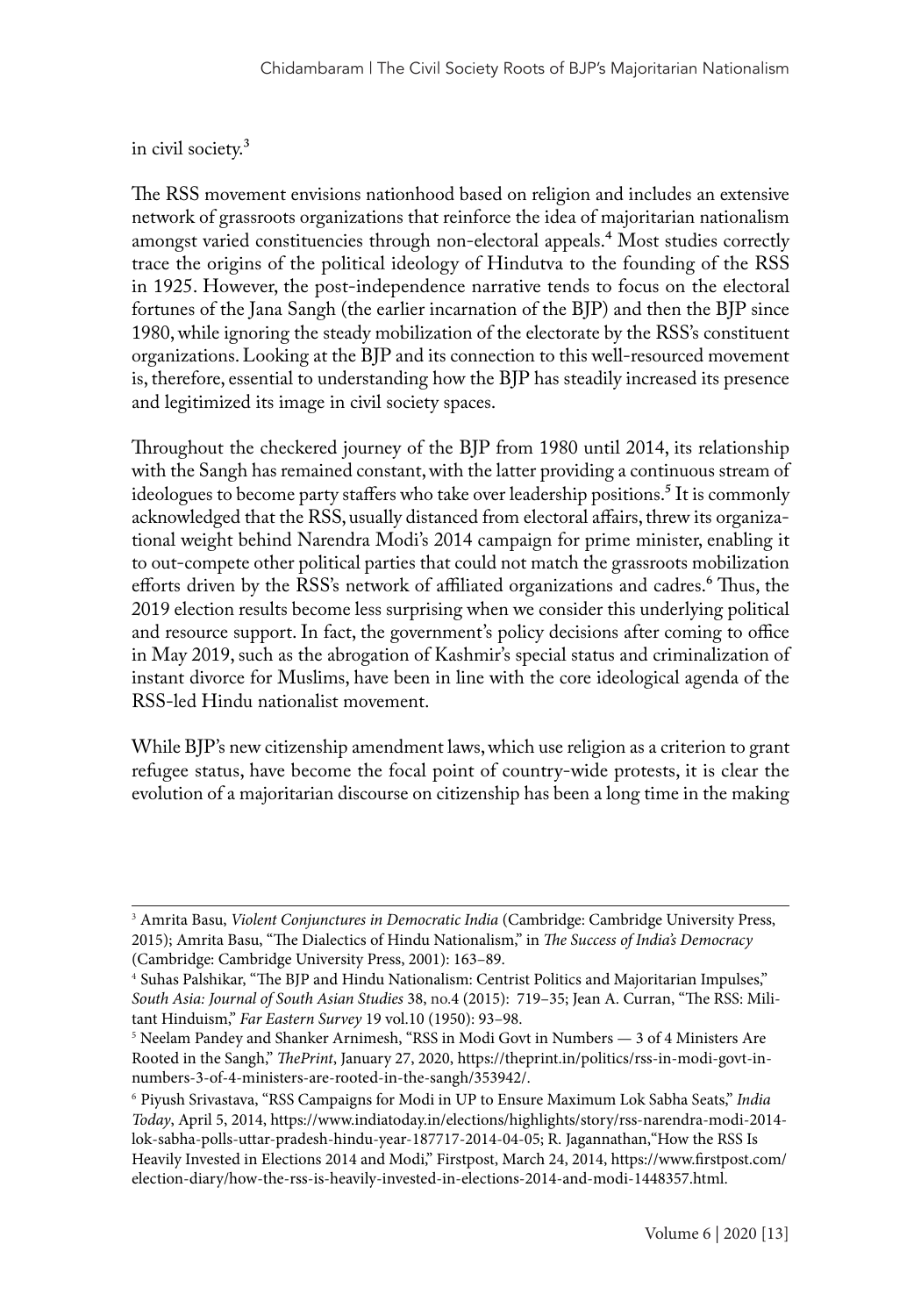when we consider the ideological propagation of the Hindu nationalist movement.<sup>7</sup> As the country witnesses cultural dissonance on who has the right to belong and deals with the routinization of vigilante mob lynchings for alleged transgressions of majoritarian cultural norms, one needs to remember that this violent conceptualization of nationhood has been a slow-burning process, advanced by grassroots organizations and supported by administrations willing to turn a blind eye.<sup>8</sup>

While all of this might evoke an image of an ideological stranglehold over the Indian electorate that is unlikely to dissipate any time soon, there are nevertheless differences of opinion within the movement that surface now and then. Firstly, the rise of Narendra Modi to the top BJP leadership position actually signifies a break with the past when it comes to the RSS's modus operandi. Second, the BJP as the ruling party has often had to compromise on its obeisance to core ideals in order to navigate geopolitics and global economic forces, bringing it into conflict with affiliate organizations. This has changed the contours of the BJP-RSS relationship to a degree. Finally, with the changing nature of the electorate itself and the rise of social media, BJP's recruitment and mobilization strategies have changed as well. This indicates that we may have to reassess the future of the party and its dependence on the Hindu nationalist movement to help build a traditional support base.

## **Nationalism Through Civil Society**

The RSS, founded in 1925, is an all-male, tightly knit, highly disciplined, hierarchical organization that seeks to organize Hindu society and incorporate increasing segments of the public into its ranks.<sup>9</sup> Its primary operative strategy is to work at the grassroots level and transform society from the bottom up. Hindu unity has been the cornerstone and objective of almost every project the RSS has taken up, and every affiliate organization has emerged with a very specific vision of how to achieve it.<sup>10</sup> Winning elections

<sup>7</sup> Maria Abi-Habib and Sameer Yasir, "As Modi Pushes Hindu Agenda, a Secular India Fights Back," *The New York Times*, 20 December 2019, https://www.nytimes.com/2019/12/20/world/asia/ india-muslims-citizenship.html; Edward Anderson and Christophe Jaffrelot, "Hindu Nationalism and the 'Saffronisation of the Public Sphere': An Interview with Christophe Jaffrelot," *Contemporary South Asia* 26 vol. 4 (2018): 468–82; Milan Vaishnav, "The BJP in Power: Indian Democracy and Religious Nationalism," *Carnegie Endowment for International Peace*, April 4, 2019, https://carnegieendowment.org/2019/04/04/bjp-in-power-indian-democracy-and-religious-nationalism-pub-78677. 8 Johnny Harris and Christina Thornell, "The Violent Rise of India's Cow Vigilantes," *Vox*, July 24, 2019, https://www.vox.com/2019/7/24/20708435/cow-violence-india-muslims; Angana P. Chatterji, Thomas Blom Hansen, and Christophe Jaffrelot, *Majoritarian State: How Hindu Nationalism Is Changing India* (Oxford: Oxford University Press, 2019).

<sup>9</sup> Christophe Jaffrelot, *Hindu Nationalism: A Reader* (Princeton: Princeton University Press, 2007); Thomas Blom Hansen, *The Saffron Wave: Democracy and Hindu Nationalism in Modern India* (Princeton: Princeton University Press, 1999); Lauren Frayer, "The Powerful Group Shaping The Rise Of Hindu Nationalism In India," *NPR*, May 3, 2019, https://www.npr. org/2019/05/03/706808616/the-powerful-group-shaping-the-rise-of-hindu-nationalism-in-india. <sup>10</sup> James G. Lochtefeld, "New Wine, Old Skins: The Sangh Parivār and the Transformation of Hinduism," *Religion* 26 vol. 2 (1996): 101–17; Christophe Jaffrelot (ed.), *The Sangh Parivar: A Reader* (Delhi: Oxford University Press, 2005).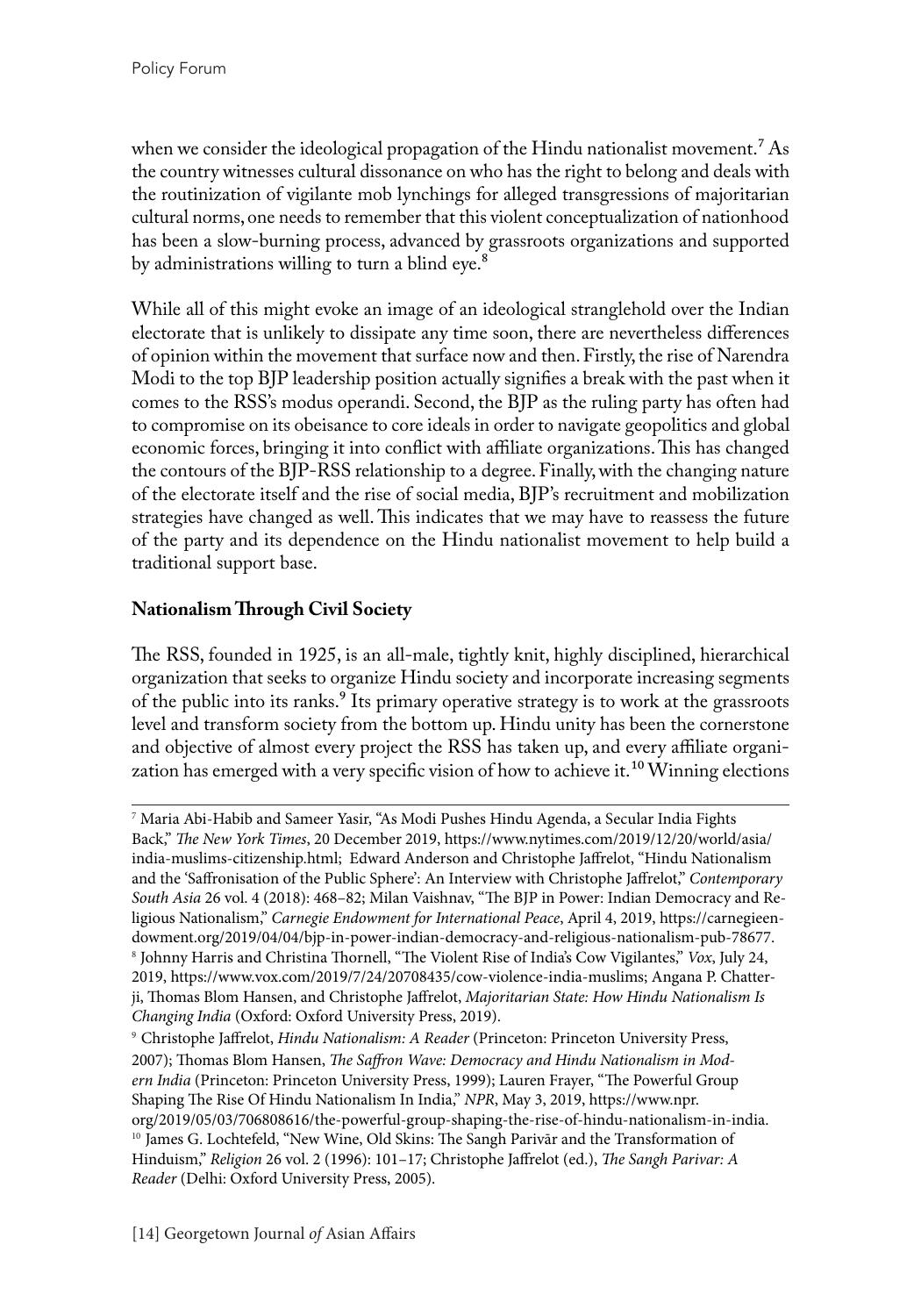is not the only way to influence politics. To this end, the RSS has historically tended to label itself as a cultural organization, projecting itself as above partisanship and party rivalries, with the interests of the nation at heart.<sup>11</sup> This is precisely why the RSS was hesitant to endorse electoral politics before 2014.<sup>12</sup> How then is the movement able to cultivate and consolidate a loyal electoral support base, particularly when deeply entrenched cleavages of caste and language have the potential to split the Hindu vote? This section highlights the movement's strategic repertoire, particularly the provision of social services to position itself among urban slums.

To advance its vision, the RSS commands a vast network of allied organizations catering to varied social groups.<sup>13</sup> Of particular importance is the RSS affiliate called Seva Bharti, which coopts the poor urban slum populations through the provision of much-needed social services such as education and healthcare.<sup>14</sup> Though this extensive welfare work seems informally organized at the neighborhood level, it is coordinated and monitored by a hierarchical structure of command. The local operations have far more impact than the BJP when it comes to the quotidian lives of people because the local command structure is more regularly connected to the community and able to respond to their needs while spreading the RSS ideological message.

While Seva Bharti ostensibly works for the welfare and social development of "backward caste" people in urban slums, the RSS and the broader Hindutva movement value these programs for their ability to build support among hitherto unreceptive communities. Mainstream media and literature often ignore these innocuous civil society initiatives in favor of more violent manifestations of Hindu nationalism, but such initiatives play a crucial part in inculcating a patriotic consciousness among the community, instilling Hindu values in children, reviving traditional Hindu culture and practices, and bringing communities closer to the BJP-RSS vision for India. This mobilization strategy works well because it targets precisely the people who have been trying and failing to catch up to the neoliberal transformation of the economy.

<sup>&</sup>lt;sup>11</sup> "RSS Has No Connection with Politics, Works for 130 Crore Indians: Mohan

Bhagwat," *India Today*, January 18, 2020, https://www.indiatoday.in/india/story/rss-has-no-connection-with-politics-works-for-130-crore-indians-mohan-bhagwat-1638089-2020-01-18.

<sup>12</sup> Ellen Barry, "In Indian Candidate, Hindu Right Sees a Reawakening," *The New York Times*, May 10, 2014, https://www.nytimes.com/2014/05/11/world/asia/in-indian-candidate-hindu-right-sees-a-reawakening.html.

<sup>13</sup> Jaffrelot, *The Sangh Parivar*; Pralaya Kanungo, "Myth of the Monolith: The RSS Wrestles to Discipline Its Political Progeny," *Social Scientist* 34 vol. 11/12 (2006): 51–69.

<sup>14</sup> Christophe Jaffrelot, "Hindu Nationalism and the Social Welfare Strategy," in *Development, Civil Society and Faith-Based Organizations: Bridging the Sacred and the Secular*, ed. Gerard Clarke and Michael Jennings (London: Palgrave Macmillan UK, 2008), 240–59; Tariq Thachil, "Embedded Mobilization: Nonstate Service Provision as Electoral Strategy in India," *World Politics* 63 vol. 3 (2011):. 434–69; Soundarya Chidambaram, "The 'Right' Kind of Welfare in South India's Urban Slums: Seva vs. Patronage and the Success of Hindu Nationalist Organizations," *Asian Survey* 52 vol. 2 (2012): 298–320.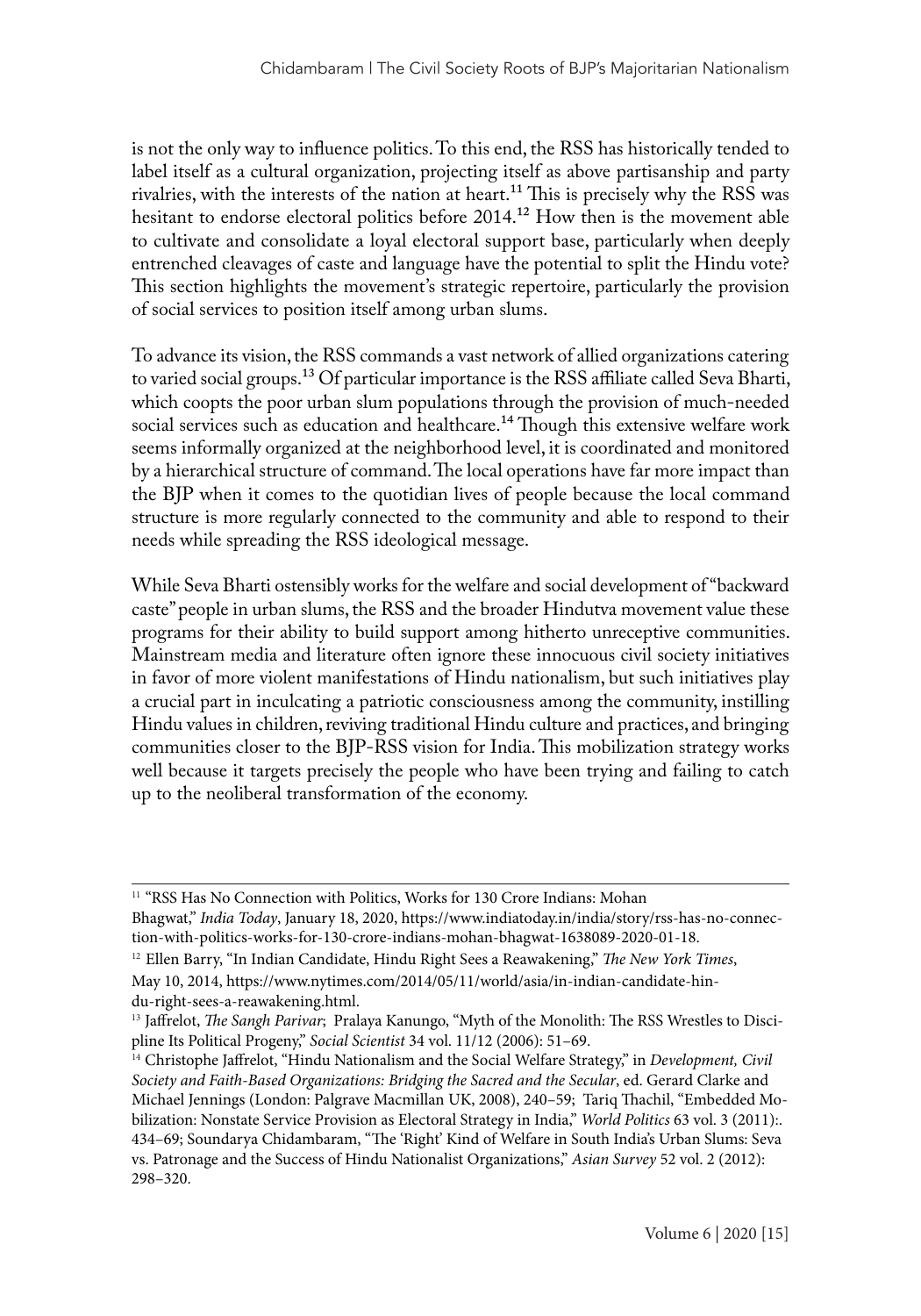Furthermore, Seva Bharti provides not just tangible services, but also offers an attractive forum for young men employed as casual laborers in the informal economy, a sector that is bereft of strong labor unions and advocacy organizations because of the failure of traditional leftist unions.<sup>15</sup> While the organization emphasizes traditional gender and family roles, Seva Bharti also offers programs for women in urban slums.<sup>16</sup> By providing a safe public space and offering activities that fit within patriarchal gender norms, such as religious rituals organized in temples, it allows women to access public space in ways that feminist movements and parties have failed to facilitate. By legitimizing itself among urban poor populations, the RSS is thus able to break from its upper-caste image and effectively mobilize marginalized lower-caste Hindus. Consequently, it is able to advance the agenda of consolidating Hindu society to counter the pathways of advancement offered by caste-based party organizations.<sup>17</sup>

## **Nationalism in the Age of Social Media**

Until the rise of Prime Minister Narendra Modi, the RSS had consciously avoided associating itself with the personality cult style of leadership. The image of the *swayamsevak* (volunteer), a selfless worker in the service of nation and ideology without any personalistic reward, has been key to the RSS (and the BJP's) "brand." This ideal stands apart from most other political parties, which have denounced internal democracy in favor of nepotistic leadership decisions.<sup>18</sup> The RSS's success in mobilizing grassroots constituencies has been in part due to their meticulous and painstaking effort to build a network of support amongst urban and subaltern populations through programmatic appeals, not party figureheads.

However, the advent of Modi (who ironically started as a *swayamsevak* and has always evoked the image of selfless service to the nation during election campaigns) and Amit Shah (Modi's second-in-command) to the party organization's leadership, supported by the RSS, has undermined state leaders and quelled internal democracy in favor of

<sup>&</sup>lt;sup>15</sup> Chidambaram, 309.

<sup>&</sup>lt;sup>16</sup> Amrita Basu, "The Gendered Imagery and Women's Leadership of Hindu Nationalism," *Reproductive Health Matters* 4 vol. 8 (1996):. 70–76; Tanika Sarkar, "Pragmatics of the Hindu Right: Globalization and the Politics of Women's Organisations in India," *Communalism and* 

*Globalization in South Asia and Its Diaspora* (Routledge, 2010), 87–104; Manisha Sethi, "Avenging Angels and Nurturing Mothers: Women in Hindu Nationalism," *Economic and Political Weekly* 37 vol. 16 (2002): 1545–52.

<sup>17</sup> Kama Kellie Maclean, "Embracing the Untouchables: The BJP and Scheduled Caste Votes," *Asian Studies Review* 23 vol. 4 (1999): 488–509.

<sup>&</sup>lt;sup>18</sup> "Bhagwat Cautions RSS Cadres against Crossing Limits for BJP, Says Can't Chant 'Namo Namo," *The Indian Express*, March 11, 2014, http://indianexpress.com/article/india/politics/bhagwat-cautions-rss-cadres-against-crossing-limits-for-bjp-says-cant-chant-namo-namo/.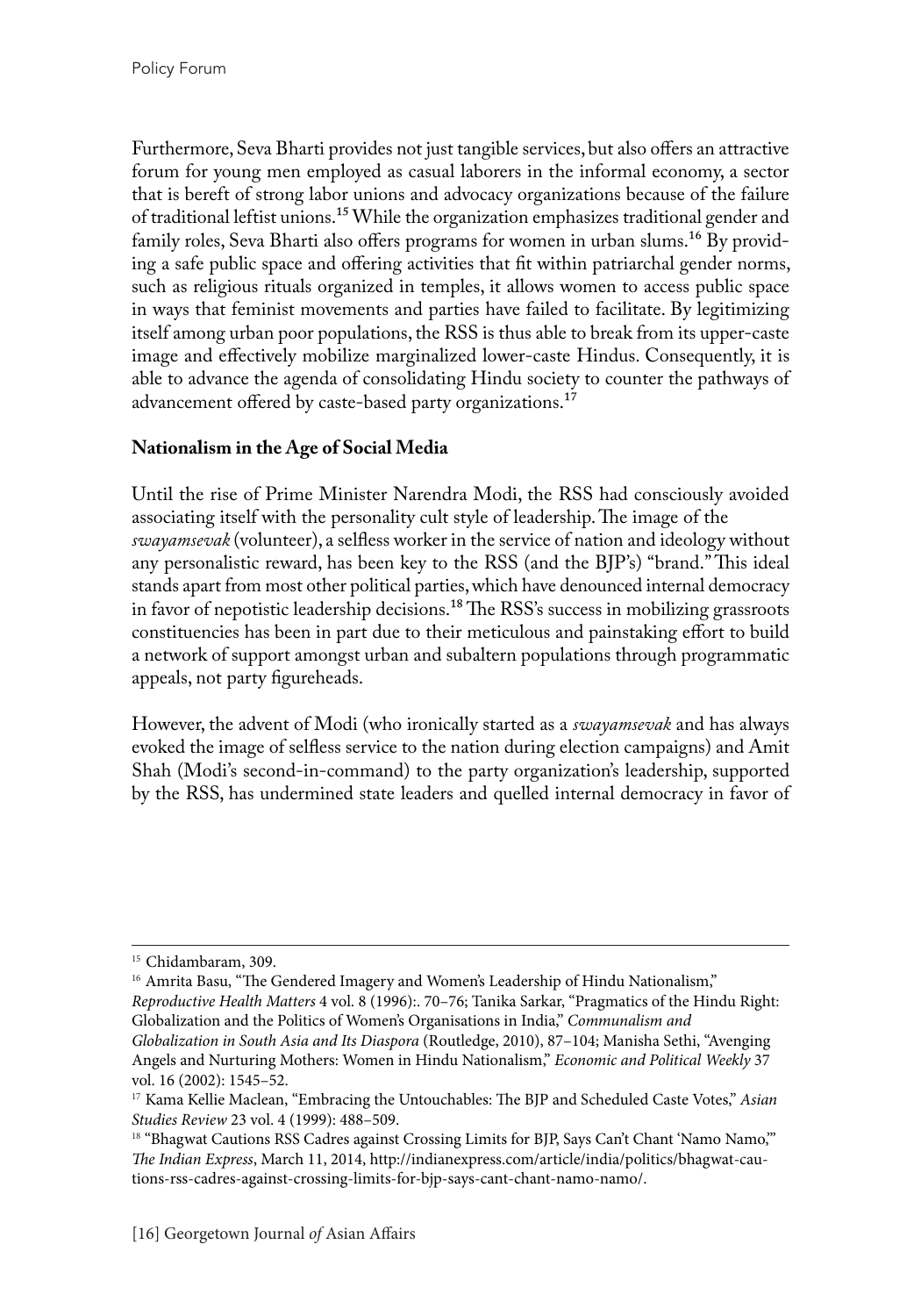much more centralized decision-making.<sup>19</sup> It is unclear how this may change the strategic relationship between the RSS and BJP.<sup>20</sup> Once seen as an unstoppable juggernaut, the BJP lost key state legislative elections in the last year.<sup>21</sup> After the BJP's most recent debacle in the Delhi legislative elections in February 2020, the RSS pointed fingers at BJP's failure to revitalize grassroots organizational networks as the reason for the rout.<sup>22</sup> It has been speculated that the BJP's swift progress on several core issues in 2019 was an olive branch to smooth over ties with its parent body in the face of past critiques during its first term in office from 2014-2019.<sup>23</sup>

Nevertheless, what happens when the BJP, with its corporatist leanings, distances itself policy-wise from the RSS on other issue areas? Already, there have been instances where the labor unions and the agricultural worker's association aligned with the RSS have broken ranks to express dissent against government policy. The government's economic decisions such as demonetization, the Goods and Services Tax, fuel hikes, and other

<sup>&</sup>lt;sup>19</sup> Christophe Jaffrelot, "The Modi-Centric BJP 2014 Election Campaign: New Techniques and Old Tactics," *Contemporary South Asia* 23 vol. 2 (2015): 151–66; The Wire, "The Rise of the NaMo Cult and What Lies Ahead for 'New India,'" https://thewire.in/politics/narendra-modi-cult-bjp-election-victory (accessed 26 April 2020); Rediff, "The Powerful PMO That Modi Heads," https://www. rediff.com/news/special/the-powerful-pmo-that-modi-heads/20190822.htm (accessed 26 April 2020).

<sup>20</sup> Dinesh Narayanan, "View: What Shape Will the BJP-RSS Dynamics Take under Modi 2.0?," *The Economic Times*, May 26, 2019, https://economictimes.indiatimes.com/news/politics-and-nation/ view-what-shape-will-the-bjp-rss-dynamics-take-under-modi-2-0/articleshow/69498073.cms? from=mdr.

<sup>21 &</sup>quot;BJP Loses Fifth State Election as India Rocked by Citizenship Protests," *The Guardian*, December 24, 2019, http://www.theguardian.com/world/2019/dec/24/india-jharkhand-election-modi-bjp-loses-citizenship-protests.

<sup>22 &</sup>quot;PM Modi, Shah Cannot Always Help: RSS Cautions BJP after Delhi Loss," *Business Standard*, February 20, 2020, https://www.business-standard.com/article/current-affairs/pm-modi-shahcannot-always-help-rss-cautions-bjp-after-delhi-loss-120022001414\_1.html; Sanjay Singh, "BJP Grassroot Workers Hope the Delhi Loss Will Teach a Lesson to Modi, Shah," *Firstpost*, February 12, 2015, https://www.firstpost.com/politics/bjp-grassroot-workers-hope-the-delhi-loss-will-teacha-lesson-to-modi-shah-2093163.html; "RSS Chief Mohan Bhagwat Reviews Factors behind BJP Debacle in Delhi," *The Economic Times*, February 12, 2015, https://m.economictimes.com/news/ politics-and-nation/rss-chief-mohan-bhagwat-reviews-factors-behind-bjp-debacle-in-delhi/articleshow/46214480.cms (accessed 26 April 2020). 23 Smita Gupta, "Modi 2.0: Prime Minister in a Hurry," *The Hindu Businessline*, November 23, 2019,

https://www.thehindubusinessline.com/blink/know/modi-20-prime-minister-in-a-hurry/article30047979.ece.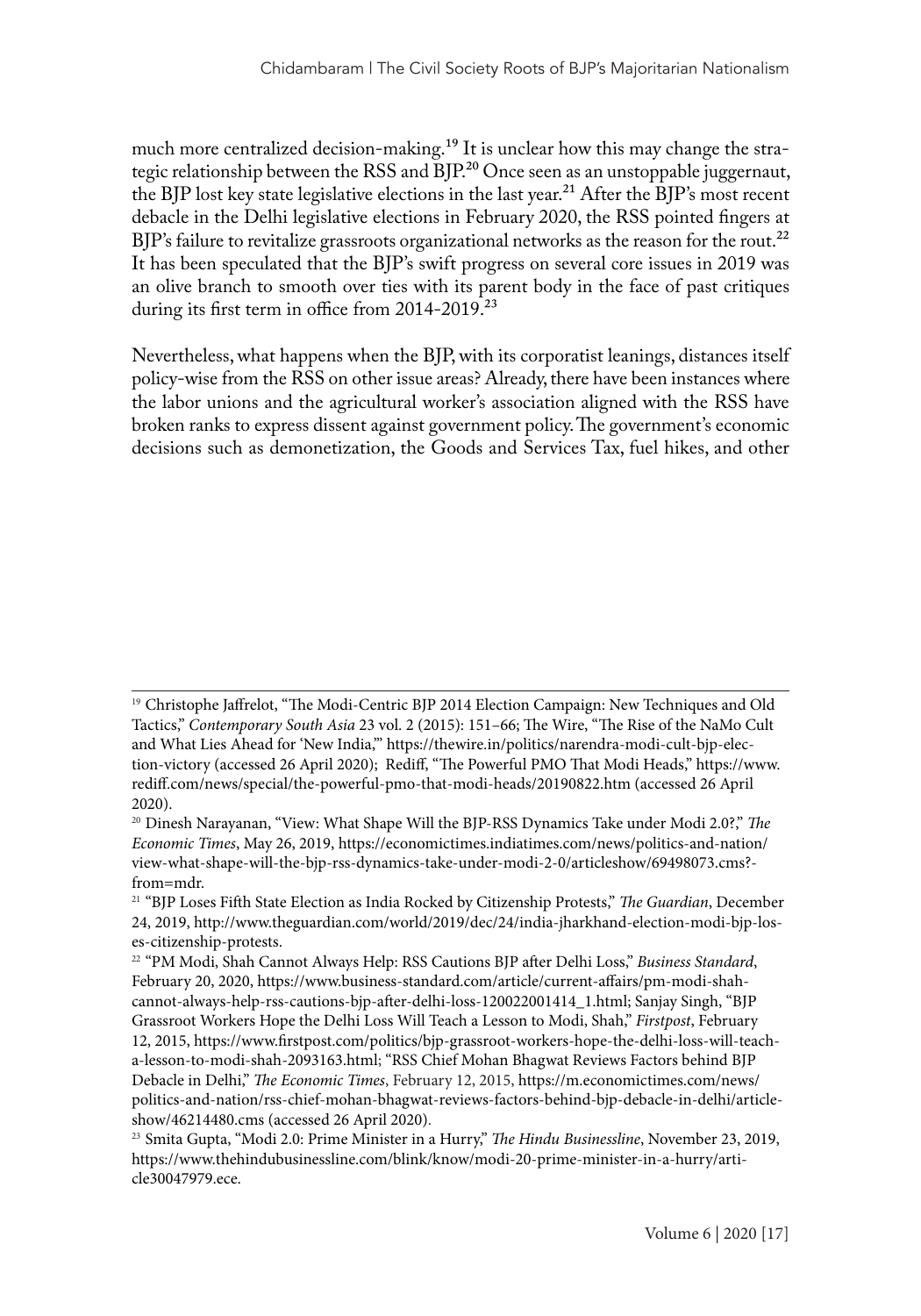measures have also come under friendly fire from within the movement.<sup>24</sup> As such, can the Hindu nationalist movement sustain its momentum when its various constituent organizations are at loggerheads on critical policies?

Secondly, with the demographics of the country changing (India now has one of the world's youngest populations), Internet coverage rapidly expanding, and social media platforms such as TikTok and WhatsApp becoming more readily accessible than credible, fact-checked sources of information, it has become easier to mobilize around wedge issues.25 The BJP has taken to WhatsApp groups and Twitter for political messaging, campaigning, and winning public support, relying more on its information technology cell and less on the rank and file organizations working at the grassroots level.<sup>26</sup> Thus, this trend raises a question mark over the movement's strategy of building deep social roots.<sup>27</sup>

## **Conclusion**

If constricting the operation of extremist organizations operating stealthily in urban slums was not difficult enough, monitoring and regulating social media propaganda is an even more arduous task. All across the world, in an era of social media, it has proven difficult to balance free speech rights against hate speech laws and monitor the spread of propaganda and false narratives. Does the BJP's increasing self-reliance affect its reciprocal relationship with the RSS and other constituent organizations? Is this likely to affect the strength of the Hindu nationalist movement that has benefitted from close coordination among its various affiliates? Ultimately, these trends may portend a much more incendiary variant of nationalism, one that combines demagoguery with populist exploitation of wedge issues, one that is not ideological, but merely expedient.

Yet, even as the BJP's recruitment and mobilization strategies keep pace with the zeitgeist, its attendance at RSS conclaves and consultation over key policy areas through backroom

<sup>&</sup>lt;sup>24</sup> Varghese K. George, "RSS-Affiliated Bharatiya Mazdoor Sangh Calls for Protests against Policy Measures of Narendra Modi Government," *The Hindu*, January 2, 2020, https://www.thehindu. com/news/national/bharatiya-mazdoor-sangh-calls-for-protests-against-policy-measures-of-modigovt/article30463545.ece; Debobrat Ghose, "Only Rich Are Getting Richer: RSS Affiliated Bodies Disagree with PM Modi's 'acchche Din' Policies," *Firstpost*, June 2, 2015, https://www.firstpost.com/ politics/rich-getting-richer-rss-affiliated-bodies-disagree-pm-modis-acchche-din-policies-2274964. html; Joe C. Mathew, "RSS Affiliate Trade Union Bharatiya Mazdoor Sangh Opposes Modi Govt's Disinvestment Plans," *Business Today*, June 18, 2019, https://www.businesstoday.in/current/economy-politics/rss-affiliate-trade-union-bharatiya-mazdoor-sangh-opposes-modi-govt-disinvestment-plans/story/357098.html.

<sup>25</sup> Sahana Udupa, "Enterprise Hindutva and Social Media in Urban India," *Contemporary South Asia* 26 vol. 4 (2018): 453–67.

<sup>26 &</sup>quot;Lok Sabha Elections: BJP Admits NaMo TV Is Run by Its Information Technology Cell," *Scroll.* in, April 11, 2019, https://scroll.in/latest/919666/lok-sabha-elections-bjp-admits-namo-tv-is-runby-its-information-technology-cell (accessed 26 April 2020); Samarth Bansal, "How the BJP Used Technology to Secure Modi's Second Win," *Centre for International Governance Innovation*, June 12, 2019, https://www.cigionline.org/articles/how-bjp-used-technology-secure-modis-second-win. <sup>27</sup> Pradeep K. Chhibber and Susan L. Ostermann, "The BJP's Fragile Mandate: Modi and Vote Mobilizers in the 2014 General Elections," *Studies in Indian Politics* 2 vol. 2 (2014): 137–51.